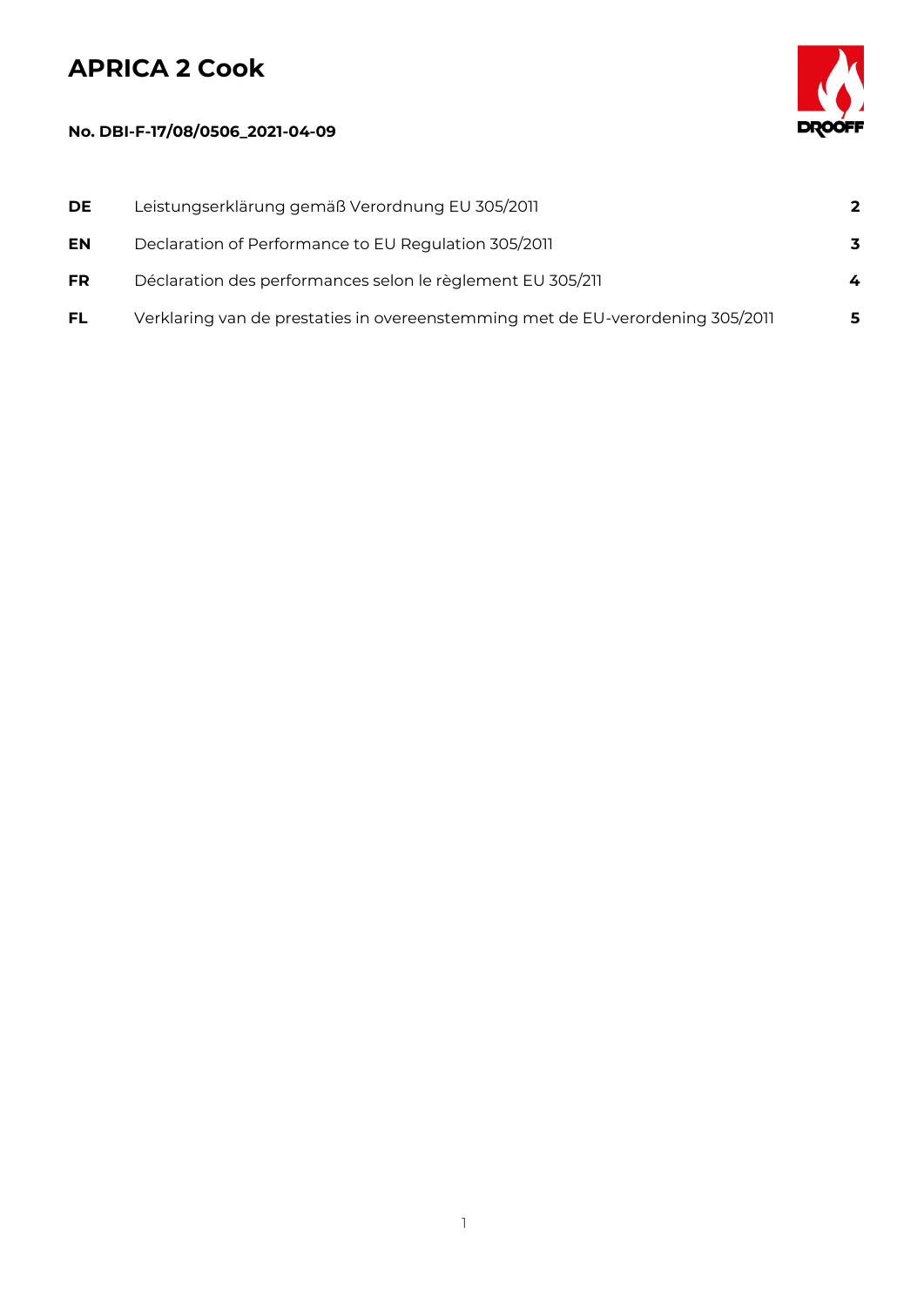

| <b>1. Allgemeines</b>                                                                                    |                                         |  |  |
|----------------------------------------------------------------------------------------------------------|-----------------------------------------|--|--|
| Produkt                                                                                                  | APRICA 2 Cook                           |  |  |
| Verwendungszweck                                                                                         | Raumheizer für feste Brennstoffe ohne   |  |  |
|                                                                                                          | Warmwasserbereitung                     |  |  |
| Hersteller                                                                                               | Drooff Kaminöfen GmbH & Co. KG          |  |  |
|                                                                                                          | Keffelker Str. 40                       |  |  |
|                                                                                                          | 59929 Brilon, Deutschland               |  |  |
| System(e) zur Bewertung der Leistungsbeständigkeit                                                       | 3                                       |  |  |
| Benanntes Prüflabor / Nr.                                                                                | DBI-Gastechnologisches Institut gGmbH   |  |  |
|                                                                                                          | Freiberg DVGW-Prüflaboratorium Energie  |  |  |
|                                                                                                          | /1721                                   |  |  |
| Prüfbericht Nr.                                                                                          | DBI-F-17/08/0506                        |  |  |
| Harmonisierte technische Spezifikation                                                                   | EN 13240:2005-10                        |  |  |
| 2. Wesentliche Merkmale                                                                                  |                                         |  |  |
| <b>Brandsicherheit</b>                                                                                   | Erfüllt                                 |  |  |
| Brandverhalten                                                                                           | Al nach EN13501-1                       |  |  |
| Sicherheitsabstand zu brennbaren Materialien in mm                                                       | Decke:                                  |  |  |
|                                                                                                          | Boden:                                  |  |  |
|                                                                                                          | Hinten:<br>300                          |  |  |
|                                                                                                          | Seite (ohne Strahlungseinfluss):<br>250 |  |  |
|                                                                                                          | Seiten (mit Strahlungseinfluss):<br>350 |  |  |
|                                                                                                          | 1.000<br>Vorne:                         |  |  |
| Brandgefahr durch Herausfallen von brennendem Brennstoff                                                 | Erfüllt                                 |  |  |
| Reinigbarkeit                                                                                            | Erfüllt                                 |  |  |
| Emission von Verbrennungsprodukten (CO)                                                                  | g/Nm <sup>3</sup><br>< 1,25             |  |  |
| Abgastemperatur Messstrecke bei Nennwärmeleistung (fire +)                                               | $\overline{C}$<br>$196,9$ (-)           |  |  |
| Abgastemperatur Stutzen bei Nennwärmeleistung (fire+)                                                    | $\circ$ C<br>$236(-)$                   |  |  |
| Oberflächentemperatur                                                                                    | Erfüllt                                 |  |  |
| Elektrische Sicherheit                                                                                   | Erfüllt                                 |  |  |
| Freisetzung von gefährlichen Stoffen                                                                     | <b>NPD</b>                              |  |  |
| Max. Betriebsdruck                                                                                       | Nicht relevant                          |  |  |
| Mechanische Festigkeit (zum Tragen eines Schornsteins)                                                   | <b>NPD</b>                              |  |  |
| Wärmeleistung / Energieeffizienz                                                                         | Erfüllt                                 |  |  |
| Nennwärmeleistung                                                                                        | kW<br>8,0                               |  |  |
| Nenn-Raumwärmeleistung                                                                                   | kW<br>8.0                               |  |  |
| Nenn-Wasserwärmeleistung                                                                                 | kW                                      |  |  |
| Wirkungsgrad                                                                                             | $\%$<br>> 75                            |  |  |
| Die Leistung des Produktes gemäß 1 entspricht den erklärten Leistungen gemäß Abschnitt 2.                |                                         |  |  |
| Verantwortlich für die Erstellung dieser Leistungserklärung ist allein der Hersteller gemäß Abschnitt 1. |                                         |  |  |

Unterzeichnet im Namen des Herstellers

 $\Omega$  $\overline{\phantom{a}}$ 

Till Klask, Geschäftsführer Brilon, 14.04.2021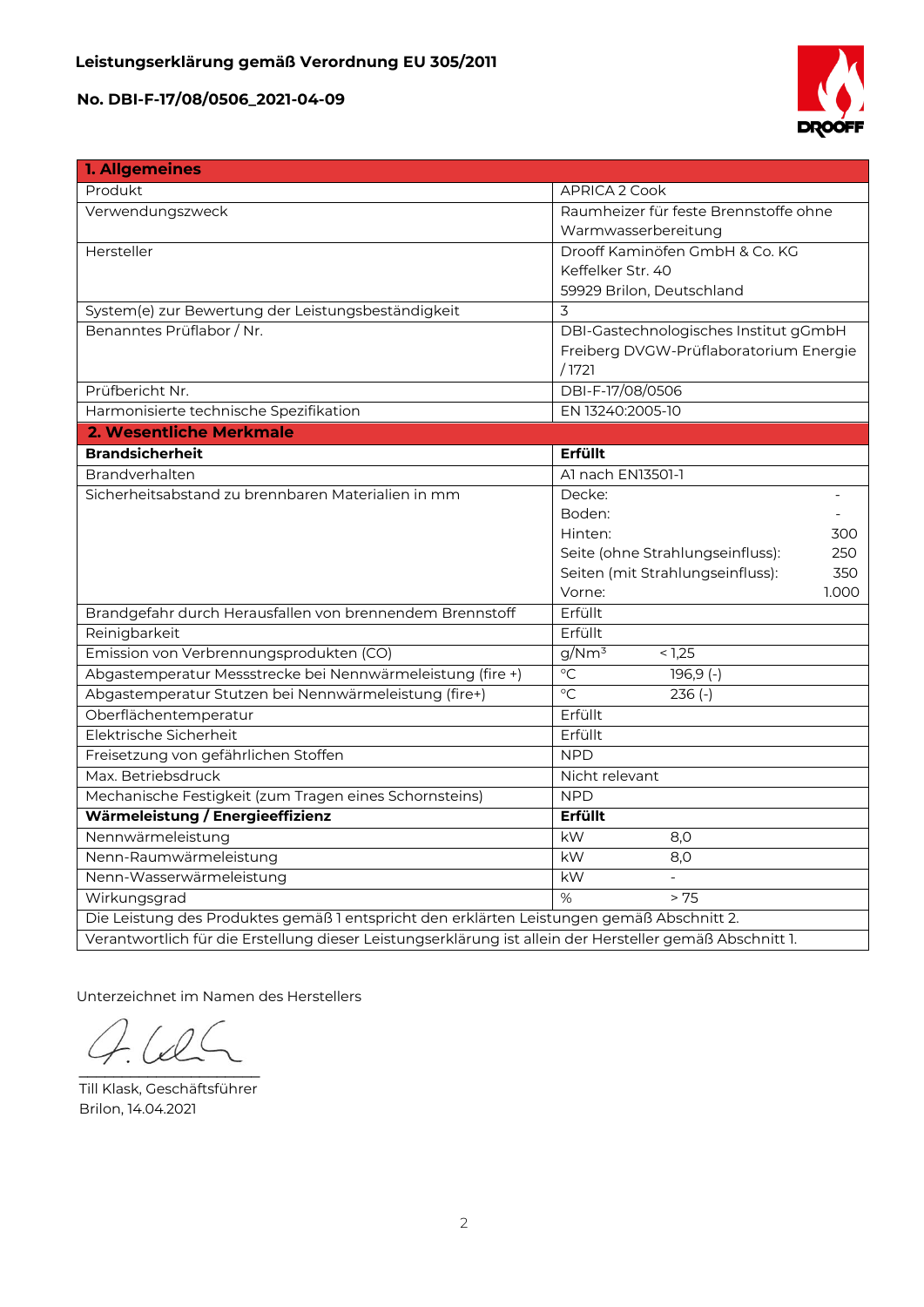

| 1. General                                                                                                         |                                            |  |  |
|--------------------------------------------------------------------------------------------------------------------|--------------------------------------------|--|--|
| Product                                                                                                            | APRICA 2 Cook                              |  |  |
| Intended use                                                                                                       | Room heater for solid fuels without        |  |  |
|                                                                                                                    | hot water preparation                      |  |  |
| Manufacturer                                                                                                       | Drooff Kaminöfen GmbH & Co. KG             |  |  |
|                                                                                                                    | Keffelker Str. 40                          |  |  |
|                                                                                                                    | 59929 Brilon, Germany                      |  |  |
| System(s) for assessment of performance consistency                                                                | 3                                          |  |  |
| Nominated test laboratory / no.                                                                                    | DBI-Gastechnologisches Institut gGmbH      |  |  |
|                                                                                                                    | Freiberg DVGW-Prüflaboratorium Energie     |  |  |
|                                                                                                                    | /1721                                      |  |  |
| Test report no.                                                                                                    | DBI-F-17/08/0506                           |  |  |
| Harmonized technical specification                                                                                 | EN 13240:2005-10                           |  |  |
| <b>2. Essential features</b>                                                                                       |                                            |  |  |
| <b>Fire safety</b>                                                                                                 | <b>Fulfilled</b>                           |  |  |
| Fire behaviour                                                                                                     | Al according to EN13501-1                  |  |  |
| Distance from inflammable materials in mm                                                                          | Ceiling:                                   |  |  |
|                                                                                                                    | Floor:                                     |  |  |
|                                                                                                                    | Back:<br>300                               |  |  |
|                                                                                                                    | Side (without radiation influence):<br>250 |  |  |
|                                                                                                                    | Side (with radiation influence):<br>350    |  |  |
|                                                                                                                    | Front:<br>1.000                            |  |  |
| Fire hazard due to burning fuel falling out                                                                        | Fulfilled                                  |  |  |
| Cleanability                                                                                                       | Fulfilled                                  |  |  |
| Emission of combustion products (CO)                                                                               | g/Nm <sup>3</sup><br>< 1,25                |  |  |
| Exhaust gas temperature measuring section at nominal heat                                                          | $\overline{C}$<br>$196,9(-)$               |  |  |
| output (fire +)                                                                                                    |                                            |  |  |
| Flue gas temperature at nominal heat output (fire+)                                                                | $\overline{C}$<br>$236(-)$                 |  |  |
| Surface temperature                                                                                                | Fulfilled                                  |  |  |
| <b>Electrical safety</b>                                                                                           | Fulfilled                                  |  |  |
| Release of hazardous substances                                                                                    | <b>NPD</b>                                 |  |  |
| Max. operating pressure                                                                                            | Not relevant                               |  |  |
| Mechanical strength (to support a chimney)                                                                         | <b>NPD</b>                                 |  |  |
| Heat output / energy efficiency                                                                                    | <b>Fulfilled</b>                           |  |  |
| Rated heating capacity                                                                                             | kW<br>8,0                                  |  |  |
| Room-heating capacity                                                                                              | kW<br>8,0                                  |  |  |
| Water-heating capacity                                                                                             | kW                                         |  |  |
| Efficiency                                                                                                         | $\%$<br>> 75                               |  |  |
| The performance of the product according to 1 corresponds to the declared performances according to section 2.     |                                            |  |  |
| The manufacturer alone is responsible for drawing up this declaration of performance in accordance with section 1. |                                            |  |  |

Signed on behalf of the manufacturer

 $\mathcal{L}$  and  $\mathcal{L}$  and  $\mathcal{L}$ 

Till Klask, managing director Brilon, 14th April 2021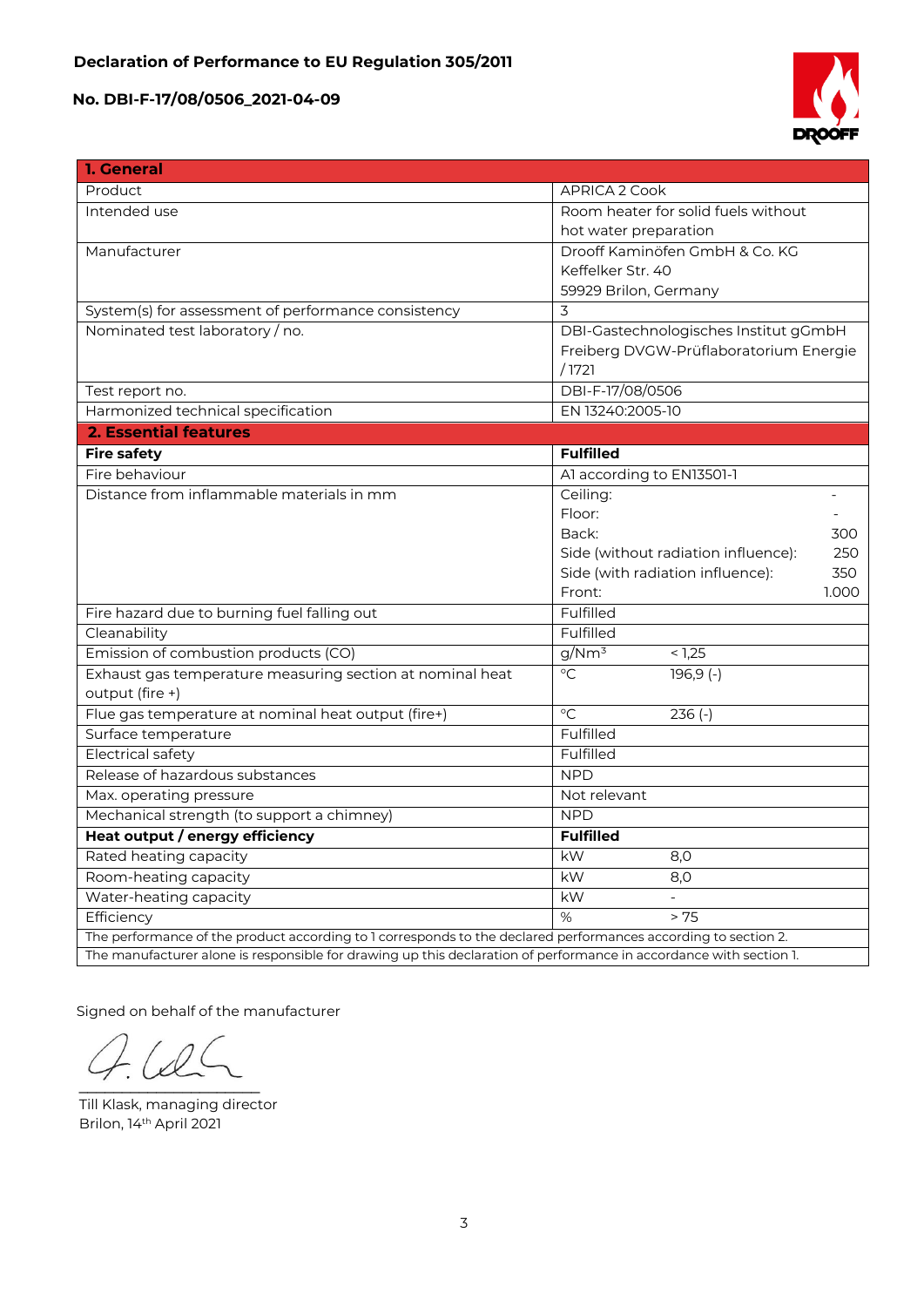

| 1. Généralités                                                                                                       |                                               |  |  |
|----------------------------------------------------------------------------------------------------------------------|-----------------------------------------------|--|--|
| Produit                                                                                                              | APRICA 2 Cook                                 |  |  |
| Objet                                                                                                                | Chauffage pour combustibles solides sans      |  |  |
|                                                                                                                      | production d'eau chaude                       |  |  |
| Fabricant                                                                                                            | Drooff Kaminöfen GmbH & Co. KG                |  |  |
|                                                                                                                      | Keffelker Str. 40                             |  |  |
|                                                                                                                      | 59929 Brilon, Allemagne                       |  |  |
| Système(s) d'évaluation de la constance des performances                                                             | 3                                             |  |  |
| Laboratoire d'essai désigné / numéro                                                                                 | DBI-Gastechnologisches Institut gGmbH         |  |  |
|                                                                                                                      | Freiberg DVGW-Prüflaboratorium Energie        |  |  |
|                                                                                                                      | /1721                                         |  |  |
| Numéro du rapport d'essai                                                                                            | DBI-F-20/07/0778-9                            |  |  |
| Spécification technique harmonisée                                                                                   | EN 13240:2005-10                              |  |  |
| 2. Caractéristiques principales                                                                                      |                                               |  |  |
| Sécurité incendie                                                                                                    | Conforme                                      |  |  |
| Comportement au feu                                                                                                  | Al selon la norme EN13501-1                   |  |  |
| Distance de sécurité aux matériaux combustibles en mm                                                                | Plafond:                                      |  |  |
|                                                                                                                      | Sol:                                          |  |  |
|                                                                                                                      | Arrière:<br>300                               |  |  |
|                                                                                                                      | Côté (sans influence des radiations) :<br>250 |  |  |
|                                                                                                                      | Côté (avec influence                          |  |  |
|                                                                                                                      | des radiations) :<br>350                      |  |  |
|                                                                                                                      | Devant:<br>1.000                              |  |  |
| Danger d'incendie dû à la chute de combustible brûlé                                                                 | Conforme                                      |  |  |
| Nettoyabilité                                                                                                        | Conforme                                      |  |  |
| Émissions de produits de combustion (CO)                                                                             | $g/Nm^3$<br>< 1,25                            |  |  |
| Section de mesure de la température des gaz de combustion à la                                                       | $\overline{C}$<br>$196,9$ (-)                 |  |  |
| puissance calorifique nominale (fire +)                                                                              |                                               |  |  |
| Température des gaz de combustion à la puissance                                                                     | $\rm ^{\circ}C$<br>$236(-)$                   |  |  |
| calorifique nominale (fire+)                                                                                         |                                               |  |  |
| Température de surface                                                                                               | Conforme                                      |  |  |
| Sécurité électrique                                                                                                  | Conforme                                      |  |  |
| Le rejet de substances dangereuses                                                                                   | <b>NPD</b>                                    |  |  |
| Max. Pression de fonctionnement                                                                                      | Non pertinent                                 |  |  |
| Résistance mécanique (pour supporter une cheminée)                                                                   | <b>NPD</b>                                    |  |  |
| Production de chaleur / efficacité énergétique                                                                       | Conforme                                      |  |  |
| Puissance totale                                                                                                     | kW<br>8,0                                     |  |  |
| Puissance de convection                                                                                              | kW<br>8,0                                     |  |  |
| Puissance hydraulique                                                                                                | kW                                            |  |  |
| Efficacité                                                                                                           | %<br>> 75                                     |  |  |
| La performance du produit selon le point 1 correspond aux performances déclarées selon le point 2.                   |                                               |  |  |
| Le fabricant est seul responsable de l'établissement de cette déclaration de performance conformément à l'article 1. |                                               |  |  |

Signé au nom du fabricant

 $\sim$ 

Till Klask, Directeur général Brilon, 14 avril 2021